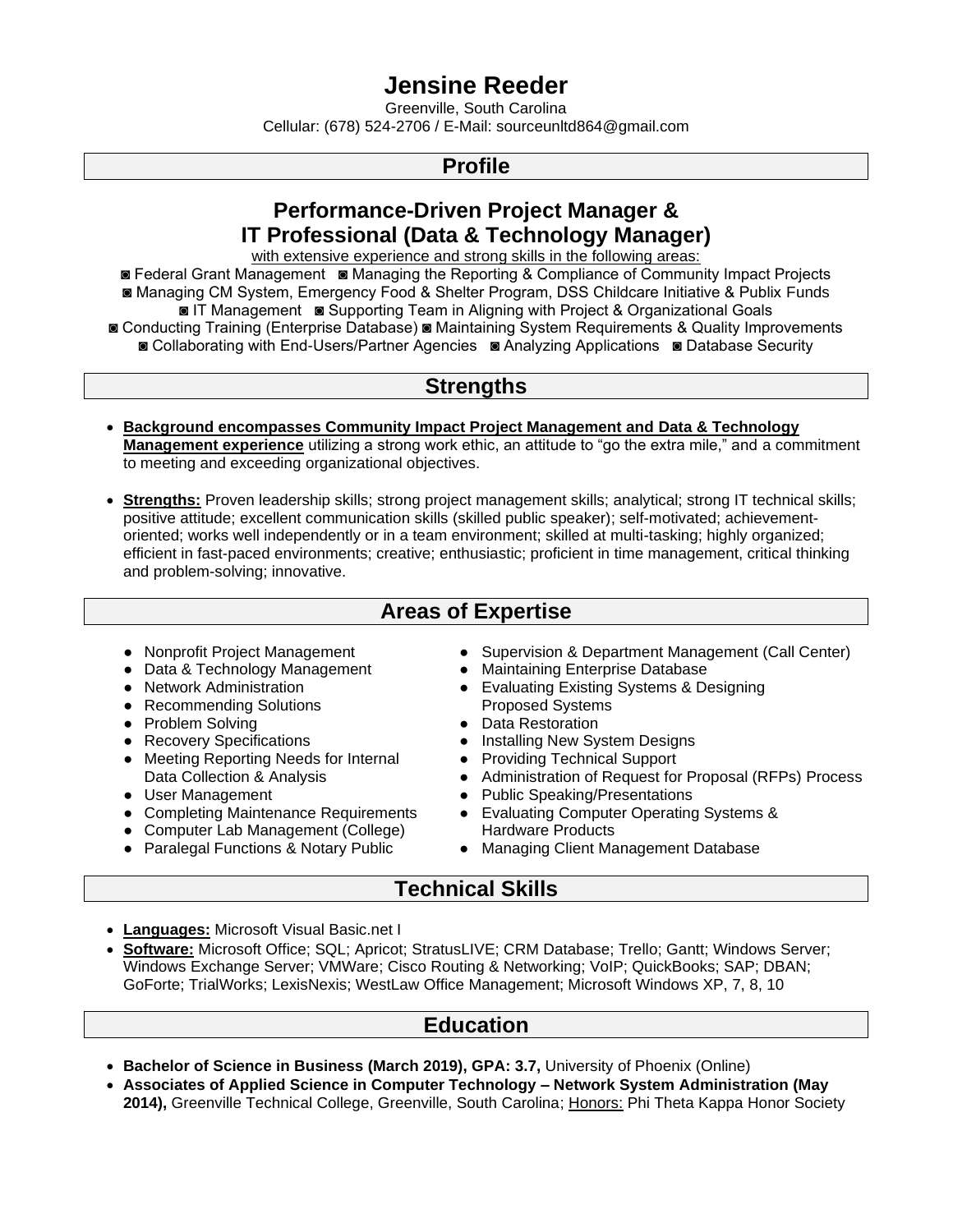## **Professional Experience**

**► United Way of Greenville County**, Greenville, South Carolina **2014 to Present Director of Community Resources** (2021-Present)

- Directs and supervises the day-to-day operations of the Greenville County Resource Line.
- Provides leadership to ensure supportive working conditions and timely resources required to recruit and retain professional staff.
- Develops annual goals and objectives in keeping with the Theory of Change; develops and oversees budgets for GCRL.
- Compiles, analyzes, and develops statistical reports on services provided, availability of needed resources; analyzes call data and monitors trends; assists with community needs assessment process as appropriate.
- Supports the development of new/improved software for the Greenville County Resource Line by providing direction, feedback, and testing.
- Ensures that information included in the resources database is vetted and correct.
- Maintains regular contact with social service organizations to develop new resources to those in the greatest need.

### **Senior Project Manager of Community Impact** (2019-2021)

- Manage day-to-day activities of all unique projects under Community Impact, including the Emergency Food & Shelter Program, DSS Childcare Initiative, AmeriCorps/VISTA, VITA and Publix Funds federal grant management.
- Manage the CRM System Apricot, holding training sessions for partners and creating on-demand tutorials for partners; provide technical assistance to partner agencies as needed.
- Oversee and provide updates for the use of Apricot for AmeriCorps, VITA, VISTA, EFSP, and all Partners.
- Make periodic technology needs assessments and make recommendations for internal technology.
- Manage all local and federal requirements, required reporting, and partner relationships.
- Communicate all requirements, reporting deadlines, and new guidelines to partner agencies and internal staff.
- **Data & Technology Manager** (2014-2019)
- Lead Trainer for enterprise database; conducted training sessions with over 70 funded partners, their support staff, and UWGC staff to ensure their knowledge of system requirements and ongoing quality improvements.
- Identified database requirements by collaborating with users/partner providers, analyzing applications, programming, operations, evaluating existing systems and designing proposed systems.
- Recommended solutions by defining database physical structure and functional capabilities, database security, data restoration and recovery specifications.
- Installed new system designs by proposing conditions and flowcharts, recommending optimum access techniques and coordinating implementation.
- Maintained database performance by calculating optimum values for database parameters, executing new releases, completing maintenance requirements, and evaluating computer operating systems and hardware products.
- Met all biannual reporting needs for internal data collection and analysis; built all forms, reports and grants; provided technical support, training and instruction creation; administration of all funding cycles; user management.

## **Prior Professional Experience**

- **Lab Manager, Greenville Technical College**, Greenville, South Carolina (2014-2014)
- **Paralegal, Law Office of Fletcher N. Smith, Jr., LLC**, Greenville, South Carolina (2011-2012)
- **Lead Supervisor, Alorica, Inc.**, Greenville, South Carolina (2009-2010)
- **Senior Department Manager / Trainer / Customer Service Manager, VP Marketing LLC**, Atlanta, Georgia (2007-2009)
- **Paralegal, Law Office of Theo W. Mitchell & Associates, LLC**, Greenville, South Carolina (2001-2007)